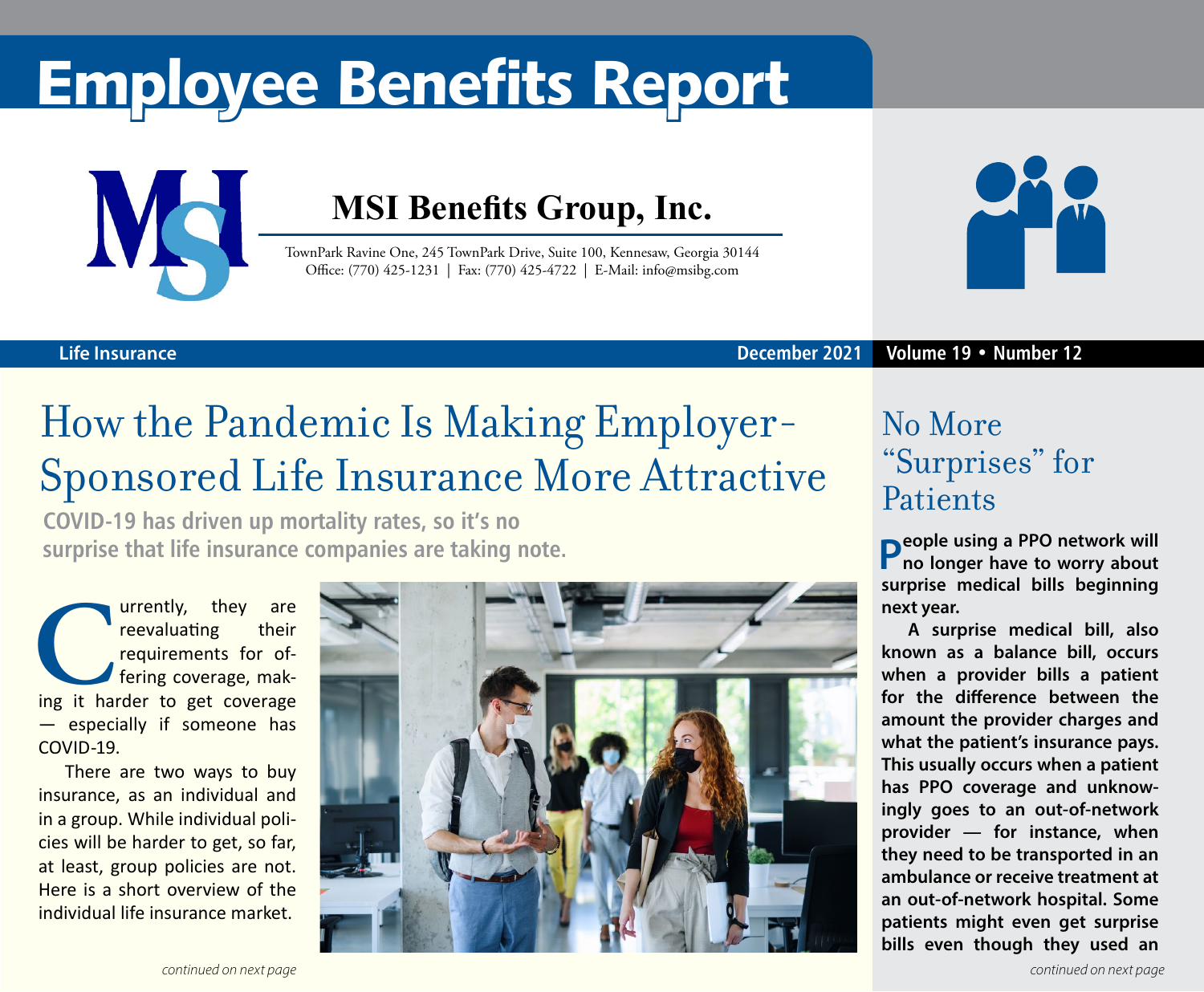#### **The Individual Market**

Although insurers haven't yet formally issued new rules regarding the virus, they want applicants to fill out risk questionnaires and undergo medical exams. They are especially interested in learning more about the longterm health effects of COVID-19 and how underlying conditions impact it. They know, for instance, that conditions like pneumonia or sepsis triggered by severe cases of COVID-19 can cause permanent damage to a person's respiratory system. Likewise, if someone with type 2 diabetes, obesity, high blood pressure or a history of smoking contracts the disease, they would be a high-risk prospect.

In both cases, if insurance can even be written for these people, higher rates would apply.

Observers say that currently insurers are just being cautious with no fundamental changes expected until next spring. Insurers need to learn more about lingering symptoms among virus survivors. Plus, they need to make sure their rates are supported by actuarial analysis.

#### **Employer-Sponsored Market**

The good news for employees who want life insurance is that employers can offer it  $$ without having employees go through questionnaires or medical tests.

A good life insurance policy can help protect an employee's family's finances, such as replacing lost income, paying debts, paying for college or supplementing retirement savings. It also can be an important factor in attracting and retaining top talent during a time when finding workers has been difficult.

Group life insurance premiums are overall lower than individual life insurance policy premiums because insurance companies base group life premiums on the overall risk of the company or group, not on individuals. And, since group life insurance is typically bundled with health insurance, sales and administrative costs usually are low.

There are two main types of group life insurance policies:

- $*$  Term life insurance covers the employee for a specific length of time and usually ends when the employee leaves his job. Employers typically provide term life insurance coverage equal to an employee's yearly salary and pay the premiums. This is the least expensive type of coverage because it is provided for a limited time.
- $*$  Whole life insurance  $-$  also called permanent — lasts for the duration of the employee's life. This type of insurance is more expensive. The employee usually pays the premiums for this type of coverage. The policy holder can cash in the policy before they die  $-$  making this an investment, although one with a small rate of return.

In addition to determining the type of coverage to offer, employers who want to offer life insurance must determine:

 $*$  Which employees to cover  $-$  for instance, there are nondiscrimination require**in-network facility because the care they received at the in-network facility was from an out-of-network doctor.**

**The "No Surprises Act" takes effect beginning Jan. 1, 2022. Patients only pay what they would have paid if their care had been performed in network. Insurers and the outof-network medical providers must work out a compromise within 30 days. If that's not possible, unsettled bills can enter arbitration.**

**There's disagreement on the possible effects of the act. The Congressional Budget Office estimates that provisions could reduce premium growth by 0.5 percent to 1 percent, while the Centers for Medicare & Medicaid Services believe premiums could slightly increase due to the act.**

ments that must be met, such as offering plan benefits to at least 70 percent of all employees and making sure that 85 percent of the participating employees are not key employees.

- $*$  Which insurance company to use.
- \* Whether employees will be allowed to purchase additional coverage or raise their coverage level.
- $*$  Whether to pay all or a portion of the premium.
- \* If employees will automatically be covered, or if they must opt in.

One consequence of the pandemic is that it has made group life insurance a little more important for many employees. Give us a call if you're interested in group insurance for your employees.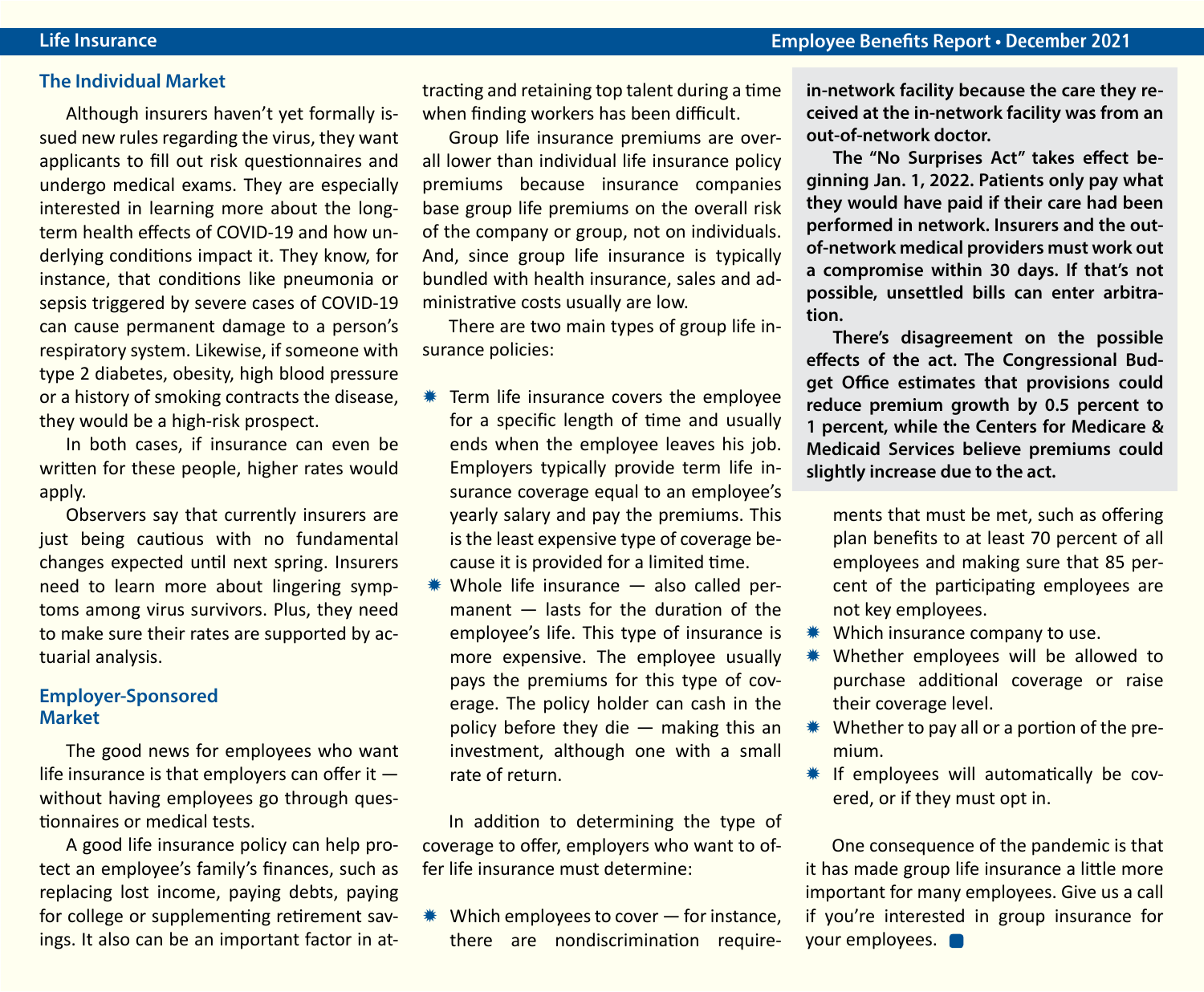### How to Make Annuities Work with 401(k)s

**The SECURE Act has made embedding annuities in 401(k)s more appealing to employees and safer for employers.**

**However, there are steps an employer must take to ensure compliance with the safe harbor** provision.<br>President Trump signed the SECURE Act employer must take to ensure compliance with the safe harbor provision.

(Setting Every Community Up for Retirement Enhancement) into law on Dec. 20, 2019, to promote better access to retirement income within the 401(k) market. One of the highlights of the act was to make it safer for employers to include annuities in their 401(k) plans. Previously, employers were hesitant to use annuities in the plan because of the highlevel of legal liability risk. The Secure Act's safe harbor provision relaxes the fiduciary responsibility of plan sponsors when choosing an annuity provider.

#### **Annuities**

An annuity is an insurance contract that provides a fixed income stream for a fixed period or a person's remaining lifetime. It can be viewed as an additional benefit to employees for protection against economic uncertainty — particularly during retirement.

An individual annuity can be purchased with a lump sum or a series of payments. The annuity can begin paying out almost immediately or sometime in the future. An annuity also can be used to leave money to beneficiaries. Some annuities can also be used to help pay for long-term care.



With a deferred annuity, the participants pay an insurance premium which will grow tax-deferred throughout the annuity's accumulation phase, typically 10 to 30 years. After that, once the distribution phase starts, the participant begins receiving regular payments.

While, the insurance company makes money by charging fees for investment management, contract riders and other administrative services, the annuity owner is protected from the possibility of outliving their money. If the annuity owner takes the money out early, they will have to pay a surrender charge. Plus, insurance companies impose caps, spreads and participation rates on indexed annuities which can reduce the amount of money the policy owner gets back.

If the annuity was purchased with after tax money, only the earnings will be taxed when the money is withdrawn.

#### **Success Story**

Known as the personal pension, the 403(b) plan offers tax-advantaged retirement saving for employees in the nonprofit or government sectors. These plans have had in-plan annuities for decades. Employees contribute to an annuity throughout their employment. Both 403(b) and 401(k) participants can pur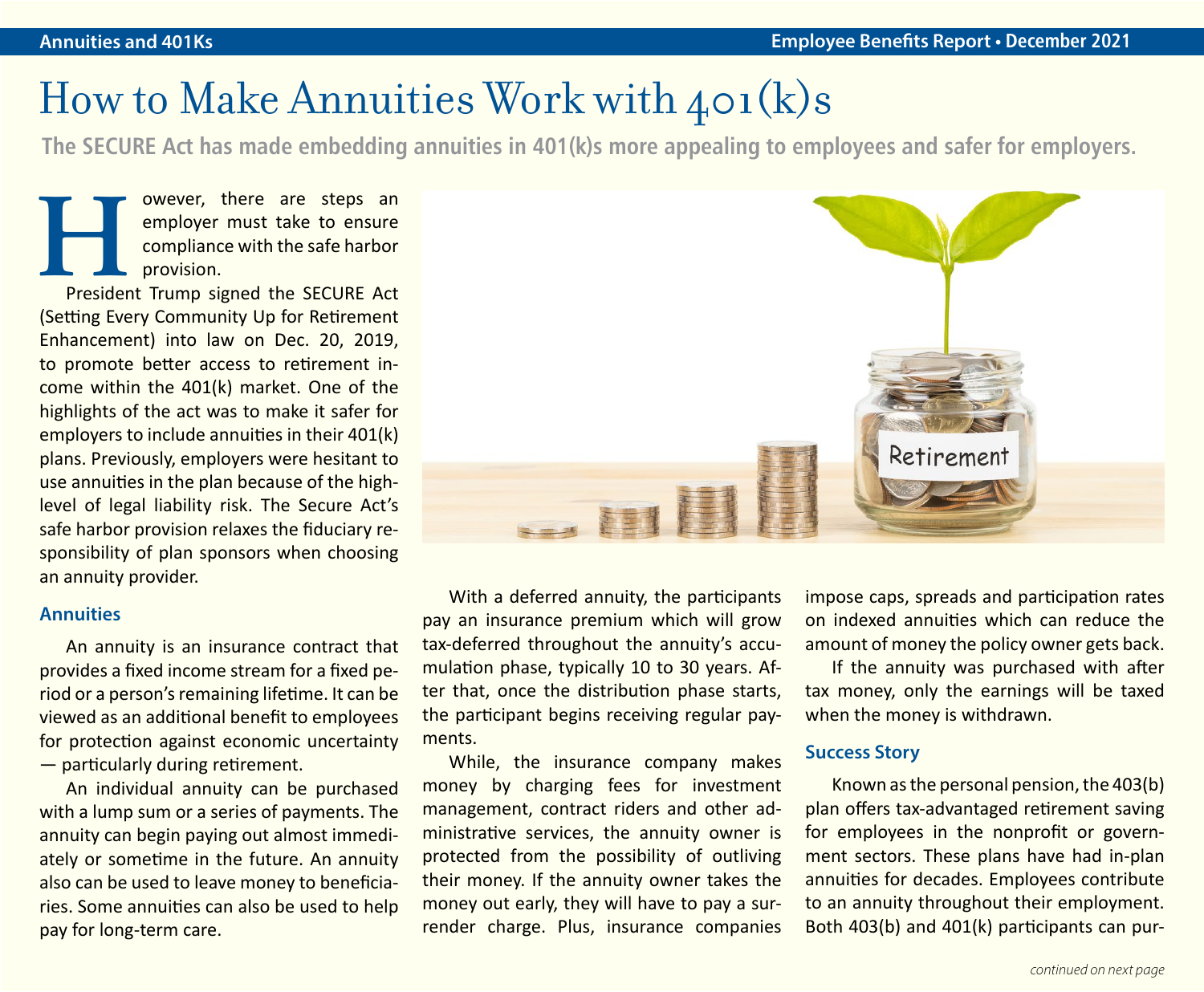chase an annuity using their accumulated retirement savings. But contributing to an in-plan annuity has advantages, including no riders; lower fees than if a retiree buys an immediate annuity; and higher returns and reduced interest rate risk.

#### **Safe Harbor**

The Secure Act added a safe harbor provision for the selection and use of annuity products underwritten by insurance companies. This provision was added to the Employee Retirement Income Security Act (ERISA). The safe harbor provides a plan sponsor with immunity from legal action should the insurer become insolvent. To qualify, the plan sponsor must select an annuity carrier with the following attributes as outlined in Section 204(2):

- $*$  It must be licensed to offer guaranteed retirement income contracts
- $*$  At the time of selection and for each of the preceding seven years, it:
	- **•** Was/is operating under a certificate of authority from its domiciliary state
	- **•** Filed audited statutory financial statements
	- **•** Maintains reserves which satisfy statutory requirements
	- **•** Was/Is not under an order of supervision, rehabilitation, or liquidation.
- $*$  It undergoes a financial examination by its domiciliary state at least every five years.

Experts recommend that in order to choose the best investment option for embedding an in-plan annuity, an employer should consider these two steps:

- **\*\*** Establish a Compliant Insurer Selection Process, as defined by the safe harbor in the Secure Act legislation
- Identify several acceptable carriers, then establish a compliant product selection process to choose the best program.

### **The Future**

Annuities are still rare in 401(k) plans. Willis Towers Watson reports that only about 5 percent of 401(k) plans provide an in-plan annuity option. The Secure Act was supposed to change that, but the onset of the global pandemic in early 2020 acted as a brake on new initiatives, along with long standing reluctance of plan sponsors to introduce retirement income solutions.

This may be changing. Numerous new plans have been launched. But employers should proceed with caution. A guaranteed lifetime income option shouldn't be the only product in a retirement plan. A retirement portfolio should be diversified. Experts recommend directing only a portion — for instance 20 percent  $-$  of retirement plan contributions to an annuity. This allows plan participants to take advantage of more aggressive growth opportunities while building a source of guaranteed income during their retirement years.

# Voluntary Benefits That Could Move the Needle for Employees in 2022

**An increasing number of employees view health and other benefits among their top three reasons for job satisfaction, according to studies by Ameritas Life Insurance Corp.**

- **THE WAS CONSIDENT WATER WAS CONSIDENT WATER OF STATE THE CONSIDER THE THE CONSIDER STATE THE CONSIDER STATE THE CONSIDER STATE OF 2022.** benefit programs uppermost on employees' minds:
- \* The five fastest-growing benefits for 2022 and beyond are identity theft, hospital indemnity, pet insurance, critical illness and group legal, according to Willis Towers Watson's Emerging Trends in Health Care Survey.
- $*$  DirectPath, a benefits education, enrollment and health care transparency firm, believes 2022 will be a big year for contagious disease riders; critical illness plans; hospital indemnity plans; expanded employee assistance programs (EAPs); and increased mental health support.

What these and other studies show is that employees are increasingly turning to employers for health and other solutions and that employees have diverse needs.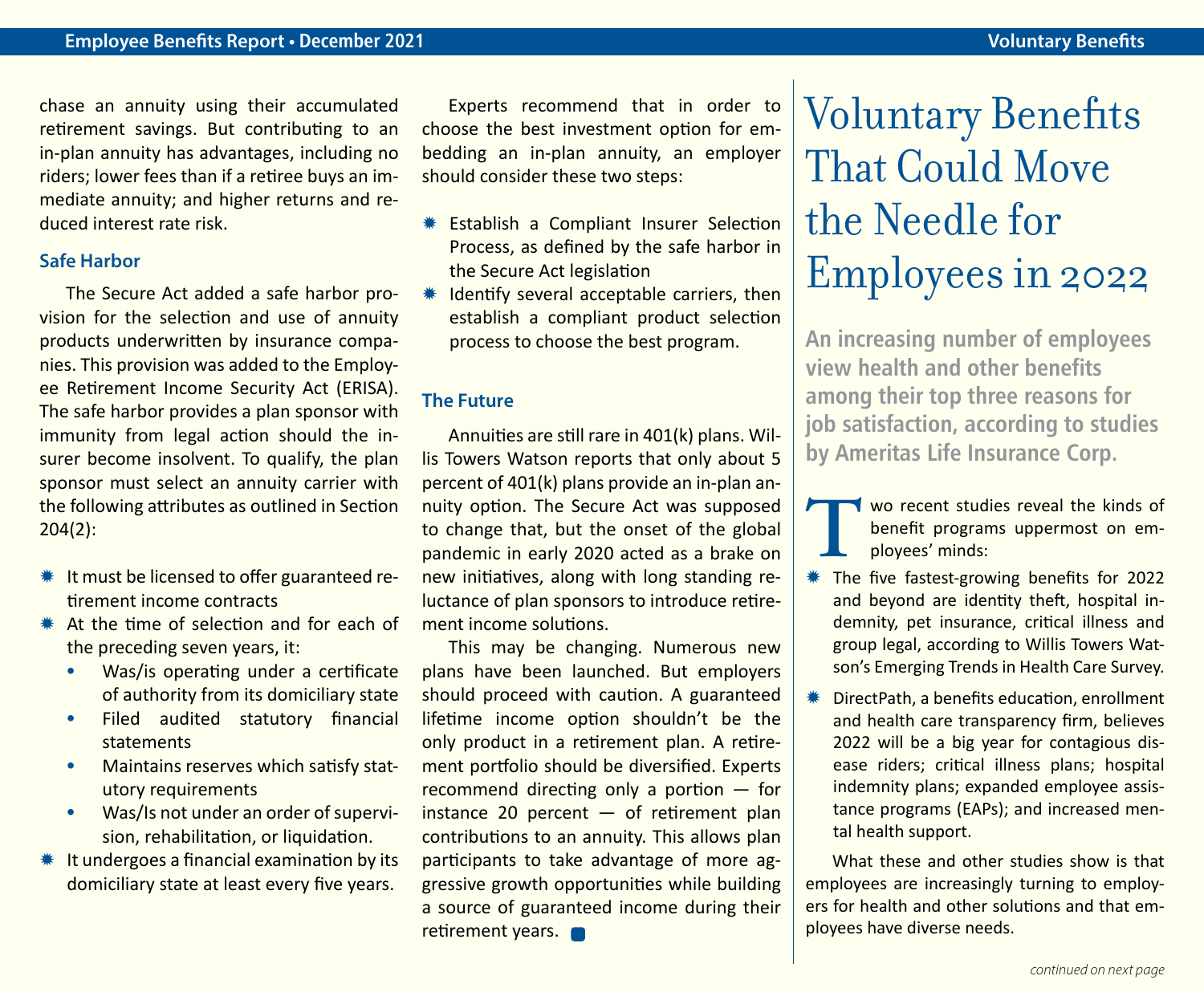

Here is more about some of the most popular voluntary benefits mentioned in these and other recent studies and surveys:

- **Hospital indemnity:** Also known as critical care insurance, these plans help pay for certain unexpected medical expenses. Hospital indemnity insurance is added to a health plan and pays the employee a predetermined dollar amount each day they are in the hospital.
- Pet insurance: Pet adoptions increased dramatically during the pandemic and pet care can be expensive. The American Pet Prod-

ucts Association reports that pet owners spent \$103.6 billion on pets in 2020, compared to \$90.5 billion in 2018. Like health insurance for people, pet insurance helps cover the cost of care if a member's pet becomes ill or injured. Some plans also provide reimbursement for vaccinations, heartworm testing and spaying/neutering.

- Critical illness: This type of health care insurance pays a lump sum if the member is diagnosed with a severe illness — although the types of covered illnesses are specified and have their own limits.
- **Identity theft protection:** Identity theft is

one of the top three fraud complaints. The Federal Trade Commission reported a 2,920 percent increase in the annual reporting of identity theft cases. Identity theft protection services monitor credit reports, financial information, social security numbers and public records for a member.

Job applicants are placing greater emphasis these days on the quality of benefits they will get when considering a new position. If any of these voluntary benefits sound like a good fit for your company, talk to your broker about your options. **On**